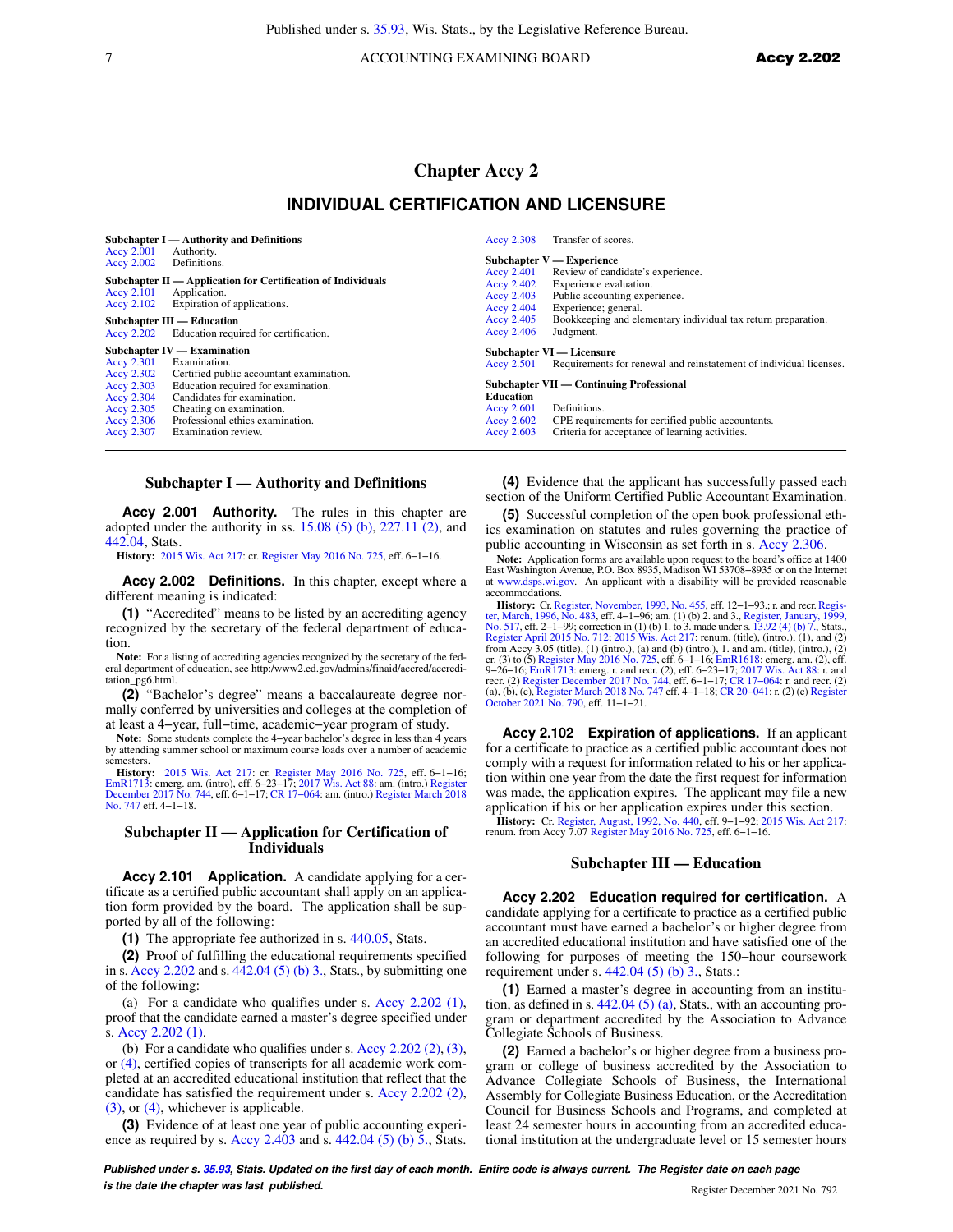at the graduate level, or an equivalent combination, that cover each of the following subject areas:

(a) Financial accounting.

- (b) Cost or managerial accounting.
- (c) Taxation.
- (d) Auditing.
- (e) Accounting information systems.

**(3)** Earned a bachelor's or higher degree from an accredited educational institution and completed all of the following:

(a) At least 24 semester hours in accounting from an accredited educational institution at the undergraduate level or 15 semester hours at the graduate level, or an equivalent combination, that cover each of the following subject areas:

- 1. Financial accounting.
- 2. Cost or managerial accounting.
- 3. Taxation.
- 4. Auditing.
- 5. Accounting information systems.

(b) At least 24 semester hours in business and economics courses other than accounting courses from an accredited educational institution at the undergraduate level or 15 semester hours at the graduate level, or an equivalent combination, that cover each of the following subject areas:

- 1. Economics.
- 2. Finance.
- 3. Statistics or data analytics.
- 4. Business law.
- 5. Information technology.

**Note:** The courses covering the subjects of financial accounting, cost or managerial accounting, taxation, and auditing under s. [Accy 2.202 \(2\)](https://docs.legis.wisconsin.gov/document/administrativecode/Accy%202.202(2)) or [\(3\)](https://docs.legis.wisconsin.gov/document/administrativecode/Accy%202.202(3)), would generally be courses taken beyond the introduction accounting course required of every business major.

**(4)** Completed coursework that the board determines is reasonably equivalent to the course content and semester hours requirements specified in sub.  $(3)$   $(a)$  and  $(b)$ .

**History:** [2015 Wis. Act 217](https://docs.legis.wisconsin.gov/document/acts/2015/217): renum. (intro.), (1) from Accy 7.035 (intro.), (2) and am., cr. (1) (a) to (f), (2) [Register May 2016 No. 725](https://docs.legis.wisconsin.gov/document/register/725/B/toc), eff. 6–1–16; EmRg, 1618: emerg. am., (intro.), cr. (3), eff. 9–26–16; [EmR1713](https://docs.legis.wisconsin.gov/document/emergencyrules/EmR1713): e r. and recr., [Register March 2018 No. 747](https://docs.legis.wisconsin.gov/document/register/747/B/toc) eff. 4−1−18; [CR 20−041:](https://docs.legis.wisconsin.gov/document/cr/2020/41) r. (5) [Register](https://docs.legis.wisconsin.gov/document/register/790/B/toc) [October 2021 No. 790,](https://docs.legis.wisconsin.gov/document/register/790/B/toc) eff. 11−1−21.

### **Subchapter IV — Examination**

**Accy 2.301 Examination.** A candidate for a certified public accountant certificate shall successfully pass the certified public accountant examination set forth in s. [Accy 2.302](https://docs.legis.wisconsin.gov/document/administrativecode/Accy%202.302) and the professional ethics examination set forth in s. [Accy 2.306.](https://docs.legis.wisconsin.gov/document/administrativecode/Accy%202.306)

**History:** Cr. [Register, November, 1993, No. 455](https://docs.legis.wisconsin.gov/document/register/455/B/toc), eff. 12–1–93; [2015 Wis. Act](https://docs.legis.wisconsin.gov/document/acts/2015/217) [217](https://docs.legis.wisconsin.gov/document/acts/2015/217): renum. from Accy 3.02 and am. [Register May 2016 No. 725](https://docs.legis.wisconsin.gov/document/register/725/B/toc), eff. 6–1–16.

**Accy 2.302 Certified public accountant examination. (1)** The subjects covering the discipline of accounting in the certified public accountant examination shall be as provided by the board of examiners of the American Institute of Certified Public Accountants Uniform Certified Public Accountant Examination. The passing grade on each section is 75 or higher.

**(2)** Examinations shall be graded by the board of examiners of the American institute of certified public accountants advisory grading service.

**History:** Cr. [Register, November, 1993, No. 455](https://docs.legis.wisconsin.gov/document/register/455/B/toc), eff. 12−1−93; [2015 Wis. Act](https://docs.legis.wisconsin.gov/document/acts/2015/217) [217](https://docs.legis.wisconsin.gov/document/acts/2015/217): renum. from Accy 3.03 and am. (1) [Register May 2016 No. 725](https://docs.legis.wisconsin.gov/document/register/725/B/toc), eff. 6−1−16.

**Accy 2.303 Education required for examination.** A candidate for the certified public accountant examination must have satisfied one of the following for purposes of meeting the 120−hour coursework requirement under s. [442.04 \(5\) \(b\) 4.,](https://docs.legis.wisconsin.gov/document/statutes/442.04(5)(b)4.) Stats.:

**(1)** Satisfied s. [Accy 2.202 \(1\),](https://docs.legis.wisconsin.gov/document/administrativecode/Accy%202.202(1)) [\(2\),](https://docs.legis.wisconsin.gov/document/administrativecode/Accy%202.202(2)) or [\(3\).](https://docs.legis.wisconsin.gov/document/administrativecode/Accy%202.202(3))

**(2)** Satisfied the course content and semester hours requirements specified in s. [Accy 2.202 \(3\) \(a\)](https://docs.legis.wisconsin.gov/document/administrativecode/Accy%202.202(3)(a)) and [\(b\),](https://docs.legis.wisconsin.gov/document/administrativecode/Accy%202.202(3)(b)) or completed coursework that the board determines is reasonably equivalent to those requirements.

**History:** Cr. [Register, November, 1993, No. 455](https://docs.legis.wisconsin.gov/document/register/455/B/toc), eff. 12–1–93. r. and recr. Regis[ter, March, 1996, No. 483](https://docs.legis.wisconsin.gov/document/register/483/B/toc), eff. 4–1–96; [2015 Wis. Act 217](https://docs.legis.wisconsin.gov/document/acts/2015/217): renum. from Accy 3.04, and am. [Register May 2016 No. 725](https://docs.legis.wisconsin.gov/document/register/725/B/toc), eff. 6–1–16; [EmR1618:](https://docs.legis.wisconsin.gov/document/emergencyrules/EmR1618) e eff. 11−1−21.

**Accy 2.304 Candidates for examination. (1)** A candidate shall be allowed to sit for each section of the uniform certified public accountant examination individually.

**(2)** A candidate shall retain credit for any section passed for 18 months. A candidate may retake a section once the grade for the previous attempt of the same section has been released.

**(3)** A candidate must pass all sections of the uniform certified public accountant examination within a rolling 18−month period that begins on the date that the first section is passed.

**(4)** If any section of the uniform certified public accountant examination is not passed within the rolling 18−month period, credit for any section passed outside the 18−month period shall expire and that section shall be retaken.

**(5)** The board may on a case−by−case basis extend the 18−month period of credit for sections of the Uniform CPA Examination passed, or the duration of the 18−month rolling period, upon the applicant showing to the board's satisfaction that the inability to pass all sections of the examination within the 18−month period was due to one of the following:

(a) The sickness of the candidate or a member of the candidate's immediate family if the candidate substantiates the illness by a doctor's certificate.

(b) A death in the candidate's immediate family if the candidate provides proof of death.

(c) Temporary military service.

(d) Other good reason deemed acceptable by the board.

**History:** Cr. [Register, November, 1993, No. 455](https://docs.legis.wisconsin.gov/document/register/455/B/toc), eff. 12–1–93; CR 02–149: r. and recr. [Register October 2003 No. 574](https://docs.legis.wisconsin.gov/document/register/574/B/toc), eff. 11–1–03; [2015 Wis. Act 217](https://docs.legis.wisconsin.gov/document/acts/2015/217): renum. from Accy 3.06 and am. (title), (1), (3), (4) Register May 2016

**Accy 2.305 Cheating on examination. (1)** Cheating on the certified public accountant examination is a serious breach of integrity and indicates a lack of good professional character. Cheating on an examination includes any of the following:

(a) Communications concerning an examination being taken between candidates inside or outside of the examination room, or copying another's answers.

(b) Communications concerning an examination being taken with accomplices outside of the examination room.

(c) Substitution by a candidate of another person to sit in the examination room for the candidate and take one or more of the examination questions for the candidate.

(d) Reference to "crib notes," test books, electronic media, or other materials, other than those provided to the candidate as part of the examination, inside or outside of the examination room during periods examinations are being taken.

(e) Divulging the nature or content of any examination question or answer to any individual or entity subsequent to the conclusion of the examination.

(f) Removing any examination materials, notes or other similar materials from the examination room.

(g) Falsifying or misrepresenting educational credentials or other information required for admission to the examination.

**(2)** Penalties imposed by the board for cheating on the examination shall be related to the seriousness of the offense. Cheating that was planned in advance is the most serious offense. Penalties may include the entering of a failing grade on all sections taken

**Published under s. [35.93,](https://docs.legis.wisconsin.gov/document/statutes/35.93) Stats. Updated on the first day of each month. Entire code is always current. The Register date on each page is the date the chapter was last published.** Register December 2021 No. 792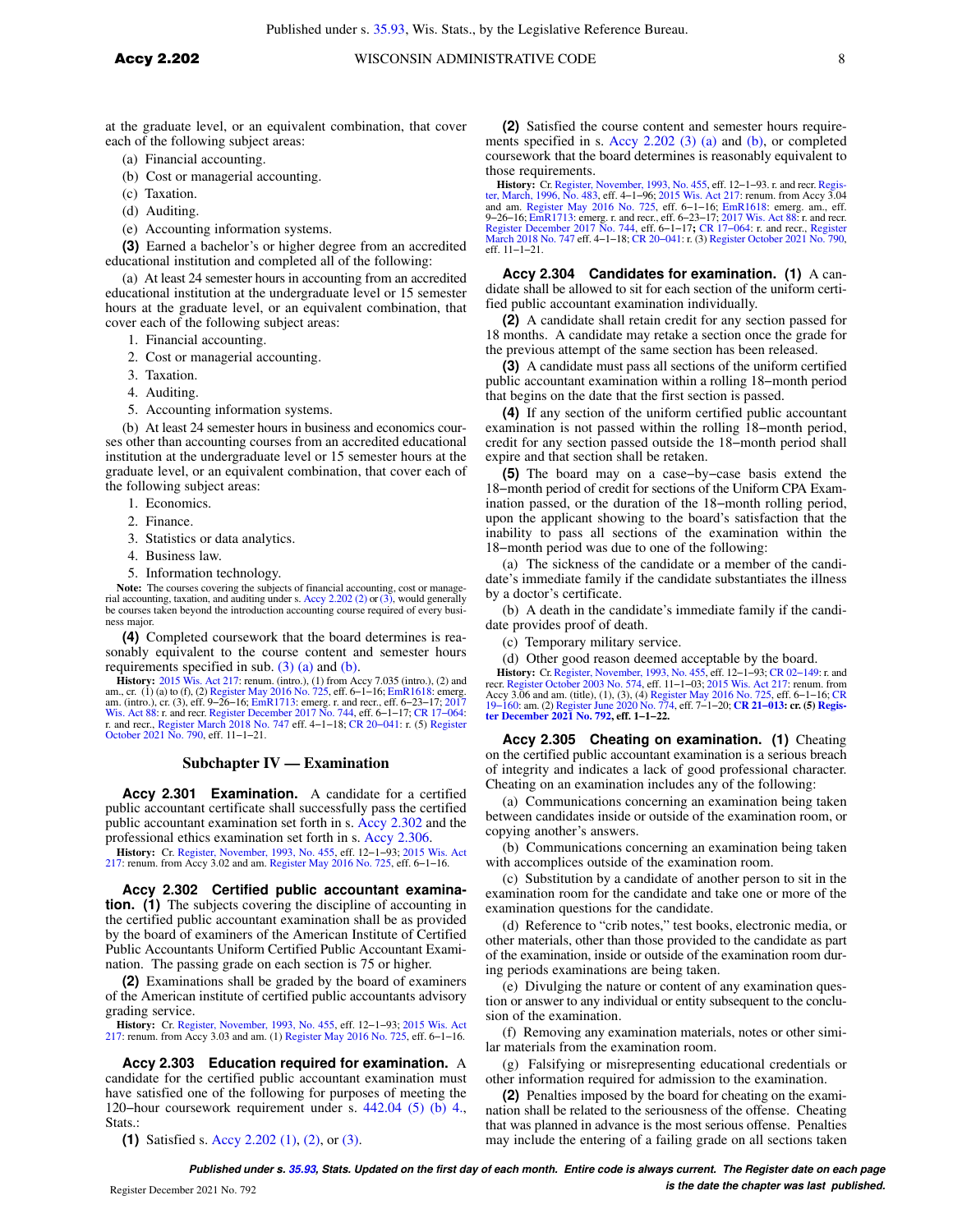for the examinations in which cheating occurred and suspension of the right to take the next scheduled examination after the examination in which cheating occurred. Time within which conditional credit previously earned for passing part of the examination may be extended by board action in situations where penalties are levied, and by as long as the period of suspension.

**(3)** If more than one candidate is involved in a connected offense of cheating on an examination, each candidate knowingly involved in the cheating is subject to penalties.

**(4)** Other jurisdictions to which a candidate may apply to take the certified public accountant examination during a period of suspension of the right to take the examination shall be notified of the penalty levied in Wisconsin.

**History:** Cr. [Register, November, 1993, No. 455,](https://docs.legis.wisconsin.gov/document/register/455/B/toc) eff. 12−1−93; cr. (1) (e) and (f), [Register, March, 1996, No. 483](https://docs.legis.wisconsin.gov/document/register/483/B/toc), eff. 4−1−96; [2015 Wis. Act 217:](https://docs.legis.wisconsin.gov/document/acts/2015/217) renum. from Accy 3.09 and am. (1) (intro.), (a) to (d), (2), (4), cr. (1) (g) [Register May 2016 No. 725](https://docs.legis.wisconsin.gov/document/register/725/B/toc), eff. 6−1−16.

**Accy 2.306 Professional ethics examination. (1)** A candidate for a certified public accountant certificate shall successfully pass an open book professional ethics examination on statutes and rules governing the practice of public accounting in Wisconsin.

**(2)** The passing grade on the professional ethics examination is 80.

**(3)** A candidate who fails to achieve a passing score on the professional ethics examination is not eligible for reexamination for 30 days following notification of the failure. A candidate who fails to achieve a passing score upon reexamination is not eligible for another reexamination for 90 days following notification of the reexamination failure.

**History:** Cr. [Register, November, 1993, No. 455](https://docs.legis.wisconsin.gov/document/register/455/B/toc), eff. 12–1–93; [2015 Wis. Act](https://docs.legis.wisconsin.gov/document/acts/2015/217) [217](https://docs.legis.wisconsin.gov/document/acts/2015/217): renum. from Accy 3.10 [Register May 2016 No. 725](https://docs.legis.wisconsin.gov/document/register/725/B/toc), eff. 6–1–16.

**Accy 2.307 Examination review. (1)** An applicant for the certified public accountant examination may request a review of his or her examination from the National Association of State Boards of Accountancy.

**(2)** An applicant who fails the professional ethics examination may request a review of the examination. The following conditions apply:

(a) The applicant shall file a written request to the board within 30 days of the date on which examination results were mailed and pay the fee under s. [SPS 4.05.](https://docs.legis.wisconsin.gov/document/administrativecode/SPS%204.05)

(b) Examination reviews are by appointment only and shall be limited to one hour.

(c) Reviews shall be conducted prior to the time an applicant applies to retake the examination.

(d) An applicant may review each failed examination only once.

(e) The examination may be reviewed by telephone. During a telephone review an applicant shall be provided with the statute or administrative code reference number and the topic of the test questions the applicant failed.

(f) An applicant may not be accompanied during the review by any person other than the proctors.

(g) Bound reference books shall be permitted in the review.

(h) Applicants may not remove any notes from the review. Notes shall be retained by the proctor.

(i) The proctor shall not respond to inquiries by the applicant regarding allegations of examination error.

**History:** Cr. [Register, March, 1996, No. 483,](https://docs.legis.wisconsin.gov/document/register/483/B/toc) eff. 4–1–96; correction in (2) (a) made under s. [13.92 \(4\) \(b\) 7.](https://docs.legis.wisconsin.gov/document/statutes/13.92(4)(b)7.), Stats., [Register November 2011 No. 671;](https://docs.legis.wisconsin.gov/document/register/671/B/toc) [2015 Wis.](https://docs.legis.wisconsin.gov/document/acts/2015/217)<br>[Act 217](https://docs.legis.wisconsin.gov/document/acts/2015/217): renum. from Accy 3.11 and am. (1) Register May 20

**Accy 2.308 Transfer of scores.** Applicants who have passed all or part of the uniform certified public accountant examination in another jurisdiction but who have not yet received their certified public accountant certificate shall be able to transfer scores in subjects passed to Wisconsin provided that:

**(1)** Scores transferred must be certified to the board by the other jurisdiction and must be passed in accordance with rules applicable to Wisconsin candidates.

**(2)** Transfer of scores must be accepted by board action and the applicant notified in a manner similar to the action on scores for Wisconsin applicants.

**History:** [2015 Wis. Act 217:](https://docs.legis.wisconsin.gov/document/acts/2015/217) renum. from Accy 7.04 (1) and am. [Register May](https://docs.legis.wisconsin.gov/document/register/725/B/toc) [2016 No. 725,](https://docs.legis.wisconsin.gov/document/register/725/B/toc) eff. 6−1−16.

#### **Subchapter V — Experience**

**Accy 2.401 Review of candidate's experience. (1)** Following the successful passing of each section of the uniform CPA examination and upon written request by a candidate, a candidate's experience shall be reviewed by the board. The written request shall include employer verification statements and information on experience to update the experience data already in the candidate's file. Such evaluation will determine whether the candidate qualifies at that time under the requirement of having at least one year of public accounting experience or its equivalent, the sufficiency of the experience or the equivalency to be judged by the board. The board shall inform the candidate if additional experience is needed. Upon gaining the required additional experience, the candidate shall notify the board and provide verification.

**(2)** Experience may consist of providing any type of services or advice using accounting, attest, compilation, management advisory, financial advisory, tax, or related consulting skills.

**History:** Cr. [Register, December, 1974, No. 228,](https://docs.legis.wisconsin.gov/document/register/228/B/toc) eff. 1–1–75; renum. from Accy 5.01, [Register, October, 1976, No. 250](https://docs.legis.wisconsin.gov/document/register/250/B/toc), eff. 11–1–76; r. (4), [Register, April, 1986, No.](https://docs.legis.wisconsin.gov/document/register/364/B/toc) 36, eff. 3–1–96; creation and am. (1), r. (2) and (3)

**Accy 2.402 Experience evaluation. (1)** The board shall evaluate public accounting experience and equivalent experience at each regularly scheduled board meeting. Evaluations may be made at special meetings, but normally will not be scheduled at such meetings.

**(2)** The board shall review the candidate's experience on written request by the candidate. Among the areas of experience that may be considered by the board are the following:

(a) Experience in accounting in industry and government may be considered equivalent to public accounting when it requires high levels of knowledge, competence and judgment.

(b) Experience in teaching accounting may be considered equivalent to public accounting when it is at an advanced and specialized level of accounting. Courses taught in areas other than accounting do not qualify as public accounting experience.

(c) Experience in law may be considered equivalent to public accounting when it is at a level with responsibility for independent accounting decisions and requires high levels of accounting knowledge, competence and judgment.

**History:** Cr. [Register, December, 1974, No. 228,](https://docs.legis.wisconsin.gov/document/register/228/B/toc) eff. 1−1−75; renum. from Accy 5.02, [Register, October, 1976, No. 250,](https://docs.legis.wisconsin.gov/document/register/250/B/toc) eff. 11–1–76; CR 03–071: renum. from Accy<br>5.03 and am., cr. (2) (a) to (c) [Register May 2004 No. 581,](https://docs.legis.wisconsin.gov/document/register/581/B/toc) eff. 6–1–04; [2015 Wis.](https://docs.legis.wisconsin.gov/document/acts/2015/217)<br>[Act 217](https://docs.legis.wisconsin.gov/document/acts/2015/217): renum. from Accy 5.02 [Register May 2016 No. 725,](https://docs.legis.wisconsin.gov/document/register/725/B/toc)

**Accy 2.403 Public accounting experience.** An individual must have at least one year of public accounting experience or its equivalent as determined by the board. Experience shall be acquired after the applicant has satisfied one of the requirements under s. [Accy 2.303.](https://docs.legis.wisconsin.gov/document/administrativecode/Accy%202.303) This experience must have been acquired within 5 years prior to applying for the certification as a certified public accountant.

**History:** Cr. [Register, December, 1974, No. 228,](https://docs.legis.wisconsin.gov/document/register/228/B/toc) eff. 1–1–75; renum. from Accy<br>5.03, [Register, October, 1976, No. 250,](https://docs.legis.wisconsin.gov/document/register/250/B/toc) eff. 11–1–76; CR 01–047: am. [Register](https://docs.legis.wisconsin.gov/document/register/564/B/toc)<br>[December 2002 No. 564](https://docs.legis.wisconsin.gov/document/register/564/B/toc), eff. 1–1–03; CR 03–071: renum. from Accy [Register May 2016 No. 725,](https://docs.legis.wisconsin.gov/document/register/725/B/toc) eff. 6−1−16; [EmR1618](https://docs.legis.wisconsin.gov/document/emergencyrules/EmR1618): emerg. am., eff. 9−26−16;

**Published under s. [35.93,](https://docs.legis.wisconsin.gov/document/statutes/35.93) Stats. Updated on the first day of each month. Entire code is always current. The Register date on each page is the date the chapter was last published. Conserved by the chapter of the chapter 2021 No. 792** No. 792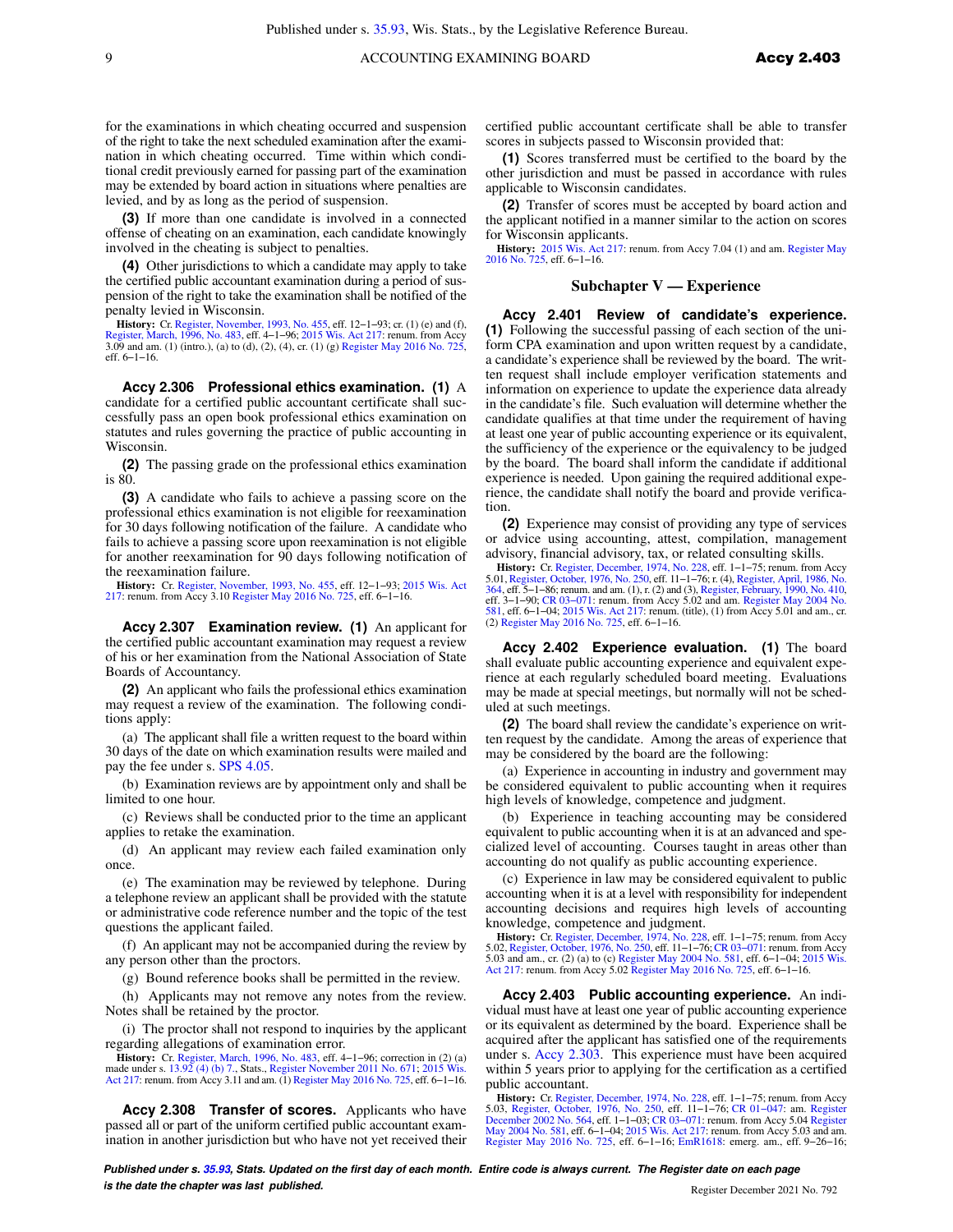[EmR1713](https://docs.legis.wisconsin.gov/document/emergencyrules/EmR1713): emerg. am., eff. 6−23−17; [CR 17−064](https://docs.legis.wisconsin.gov/document/cr/2017/64): am., [Register March 2018 No. 747](https://docs.legis.wisconsin.gov/document/register/747/B/toc) eff. 4−1−18.

**Accy 2.404 Experience; general. (1)** The nature and level of an employee's position or job title and position description is considered.

**(2)** Part−time employment can be counted proportionately, but normally is given little weight. If part−time employment is combined with full−time employment, the full−time employment is normally given the most weight.

**(3)** No more than one day of experience is allowed for any calendar day.

**History:** Cr. [Register, December, 1974, No. 228](https://docs.legis.wisconsin.gov/document/register/228/B/toc), eff. 1−1−75; renum. from Accy 5.07, [Register, October, 1976, No. 250,](https://docs.legis.wisconsin.gov/document/register/250/B/toc) eff. 11–1–76; am. [Register, December, 1978,](https://docs.legis.wisconsin.gov/document/register/276/B/toc)<br>[No. 276,](https://docs.legis.wisconsin.gov/document/register/276/B/toc) eff. 1–1–79; CR 03–071: renum. from Accy 5.08 and am. [Register May](https://docs.legis.wisconsin.gov/document/register/725/B/toc)<br>[2004 No. 581](https://docs.legis.wisconsin.gov/document/register/581/B/toc), eff. 6–1–04; [2015 Wis. Act 217](https://docs.legis.wisconsin.gov/document/acts/2015/217): renum. from Accy [2016 No. 725](https://docs.legis.wisconsin.gov/document/register/725/B/toc), eff. 6−1−16.

**Accy 2.405 Bookkeeping and elementary individual tax return preparation.** Bookkeeping and elementary individual tax return preparation are generally not considered to be qualifying experience.

**History:** Cr. [Register, December, 1974, No. 228](https://docs.legis.wisconsin.gov/document/register/228/B/toc), eff. 1−1−75; renum. from Accy 5.08, [Register, October, 1976, No. 250,](https://docs.legis.wisconsin.gov/document/register/250/B/toc) eff. 11−1−76; [CR 03−071](https://docs.legis.wisconsin.gov/document/cr/2003/71): renum. from Accy<br>5.09 and am. [Register May 2004 No. 581](https://docs.legis.wisconsin.gov/document/register/581/B/toc), eff. 6−1−04; [2015 Wis. Act 217:](https://docs.legis.wisconsin.gov/document/acts/2015/217) renum.<br>from Accy 5.05 [Register May 2016 No. 725,](https://docs.legis.wisconsin.gov/document/register/725/B/toc) eff. 6−1−16.

**Accy 2.406 Judgment.** Experience evaluations are based on the judgment of the board.

History: Cr. [Register, December, 1974, No. 228](https://docs.legis.wisconsin.gov/document/register/228/B/toc), eff. 1–1–75; renum. from Accy<br>5.11, [Register, October, 1976, No. 250](https://docs.legis.wisconsin.gov/document/register/250/B/toc), eff. 11–1–76; CR 03–071: renum. from Accy<br>5.12 and am. [Register May 2004 No. 581](https://docs.legis.wisconsin.gov/document/register/581/B/toc), eff. 6–1–04; 2015 Wis. from Accy 5.07 [Register May 2016 No. 725,](https://docs.legis.wisconsin.gov/document/register/725/B/toc) eff. 6−1−16.

#### **Subchapter VI — Licensure**

**Accy 2.501 Requirements for renewal and reinstatement of individual licenses. (1)** RENEWAL BEFORE 5 YEARS. An individual certified public accountant who files an application for renewal of a license within 5 years after the renewal date may renew his or her license by filing with the board all of the following:

(a) An application for renewal on a form prescribed by the department that includes the applicant's representation under penalties of perjury that, during the 2−year period immediately preceding the date of application, the applicant has completed at least 80 continuing professional development credits meeting the requirements under s. [Accy 2.602.](https://docs.legis.wisconsin.gov/document/administrativecode/Accy%202.602)

(b) The fee determined by the department under s. [440.03 \(9\)](https://docs.legis.wisconsin.gov/document/statutes/440.03(9)(a)) [\(a\),](https://docs.legis.wisconsin.gov/document/statutes/440.03(9)(a)) Stats., and the applicable late renewal fee specified in s. [440.08 \(3\) \(a\),](https://docs.legis.wisconsin.gov/document/statutes/440.08(3)(a)) Stats.

**(2)** RENEWAL AFTER 5 YEARS. An individual certified public accountant who files an application for renewal of a license 5 years or more after the renewal date may renew his or her license by filing with the board all of the following:

(a) An application for renewal on a form prescribed by the department that includes the applicant's representation under penalties of perjury that, during the one−year period immediately preceding the date of application, the applicant has completed at least 120 continuing professional development credits meeting the requirements under s. [Accy 2.602](https://docs.legis.wisconsin.gov/document/administrativecode/Accy%202.602).

(b) The fee determined by the department under s. [440.03 \(9\)](https://docs.legis.wisconsin.gov/document/statutes/440.03(9)(a)) [\(a\),](https://docs.legis.wisconsin.gov/document/statutes/440.03(9)(a)) Stats., and the applicable late renewal fee specified in s. [440.08 \(3\) \(a\),](https://docs.legis.wisconsin.gov/document/statutes/440.08(3)(a)) Stats.

(c) Verification of successful completion of examinations specified in s. [Accy 2.301](https://docs.legis.wisconsin.gov/document/administrativecode/Accy%202.301) or education specified in s. [Accy 2.202](https://docs.legis.wisconsin.gov/document/administrativecode/Accy%202.202) or both as may be prescribed by the board.

**(3)** REINSTATEMENT. (a) Notwithstanding the board's authority under s. [442.12 \(1\) \(g\)](https://docs.legis.wisconsin.gov/document/statutes/442.12(1)(g)), Stats., to grant a hearing pursuant to an application in writing and notice, an individual certified public accountant who has a license with unmet disciplinary requirements and who has failed to renew the license within 5 years after the renewal date, or an individual whose license has been surrendered or revoked, may apply for reinstatement of his or her license. The request shall be in writing and be accompanied by all of the following:

1. The materials and fee specified in sub. [\(2\) \(a\)](https://docs.legis.wisconsin.gov/document/administrativecode/Accy%202.501(2)(a)) to [\(c\)](https://docs.legis.wisconsin.gov/document/administrativecode/Accy%202.501(2)(c)).

2. Evidence of completion of disciplinary requirements, if applicable.

3. Evidence of rehabilitation or change in circumstances warranting reinstatement of the credential.

(b) The board shall grant reinstatement of a license following an application for reinstatement under par. [\(a\)](https://docs.legis.wisconsin.gov/document/administrativecode/Accy%202.501(3)(a)) if the board deter-mines the individual has satisfied the requirements under par. [\(a\)](https://docs.legis.wisconsin.gov/document/administrativecode/Accy%202.501(3)(a)1.) [1.](https://docs.legis.wisconsin.gov/document/administrativecode/Accy%202.501(3)(a)1.) to [3.](https://docs.legis.wisconsin.gov/document/administrativecode/Accy%202.501(3)(a)3.) and the board determines reinstatement is warranted.

**History:** [2015 Wis. Act 217](https://docs.legis.wisconsin.gov/document/acts/2015/217): cr. [Register May 2016 No. 725](https://docs.legis.wisconsin.gov/document/register/725/B/toc), eff. 6−1−16; [CR](https://docs.legis.wisconsin.gov/document/cr/2019/49) [19−049](https://docs.legis.wisconsin.gov/document/cr/2019/49): am. (1) (a), (2) (a) [Register November 2019 No. 767](https://docs.legis.wisconsin.gov/document/register/767/B/toc), eff. 12−15−19.

# **Subchapter VII — Continuing Professional Education**

#### **Accy 2.601 Definitions.** In this subchapter:

**(1)** "Compliance period" means the 2−year period immediately preceding the renewal date under s. [440.08 \(2\) \(a\) 1.](https://docs.legis.wisconsin.gov/document/statutes/440.08(2)(a)1.), Stats.

**(2)** "CPE" means continuing professional education.

**(3)** "Inactive certificate holder" means an individual who holds an unrevoked certificate as a certified public accountant granted under s. [442.04 \(1\),](https://docs.legis.wisconsin.gov/document/statutes/442.04(1)) Stats., and who does not hold a current license to practice as a certified public accountant issued under s. [442.08 \(1\),](https://docs.legis.wisconsin.gov/document/statutes/442.08(1)) Stats.

**History:** [CR 19−049:](https://docs.legis.wisconsin.gov/document/cr/2019/49) cr. [Register November 2019 No. 767,](https://docs.legis.wisconsin.gov/document/register/767/B/toc) eff. 12−15−19.

**Accy 2.602 CPE requirements for certified public accountants. (1)** COMPLETION OF CPE CREDITS. During each compliance period, a licensee shall complete at least 80 CPE credits that contribute to growth in professional knowledge and professional competence. At least 20 CPE credits shall be completed during each 12−month period of each compliance period. The 80 CPE credits shall include not less than 40 CPE credits from formal learning activities meeting the requirements under s. [Accy 2.603](https://docs.legis.wisconsin.gov/document/administrativecode/Accy%202.603(1)) [\(1\)](https://docs.legis.wisconsin.gov/document/administrativecode/Accy%202.603(1)) and [\(2\).](https://docs.legis.wisconsin.gov/document/administrativecode/Accy%202.603(2))

**(2)** CPE RELATED TO ETHICS. Three of the CPE credits from formal learning activities required under sub.  $(1)$  or  $(5)$  shall be on the subject of ethics.

**(3)** CREDIT FOR FORMAL AND INFORMAL LEARNING ACTIVITIES. Fifty minutes of participation in a formal or informal learning activity is equal to one CPE credit. CPE credits may be claimed in increments of one−tenth of a credit, which is equal to 5 minutes of participation in a formal or informal learning activity.

**(4)** CREDIT FOR CPE FROM ANOTHER JURISDICTION. A licensee holding a current unrevoked CPA license issued by any other United States CPA licensing jurisdiction shall meet the requirements under subs.  $(1)$  and  $(2)$  if the licensee is in compliance with the continuing professional education or continuing professional development CPA licensing requirements of the jurisdiction in which the other license is held.

**(5)** EXEMPTION FOR NEW LICENSEES AND INACTIVE CERTIFICATE HOLDERS. (a) The requirements under sub. [\(1\)](https://docs.legis.wisconsin.gov/document/administrativecode/Accy%202.602(1)) are reduced by one−half for a compliance period during which a CPA is initially licensed during the first year of such compliance period, and do not apply to a compliance period during which a CPA is initially licensed during the second year of such compliance period.

(b)The requirements under sub. [\(1\)](https://docs.legis.wisconsin.gov/document/administrativecode/Accy%202.602(1)) do not apply to an inactive certificate holder to whom all of the following apply:

1.The certificate holder does not practice as a certified public accountant within the meaning of s.  $442.02$  (1m), Stats.

2. The certificate holder does not use the title or designation of "certified public accountant" without the word "inactive."

**Published under s. [35.93,](https://docs.legis.wisconsin.gov/document/statutes/35.93) Stats. Updated on the first day of each month. Entire code is always current. The Register date on each page is the date the chapter was last published.** Register December 2021 No. 792